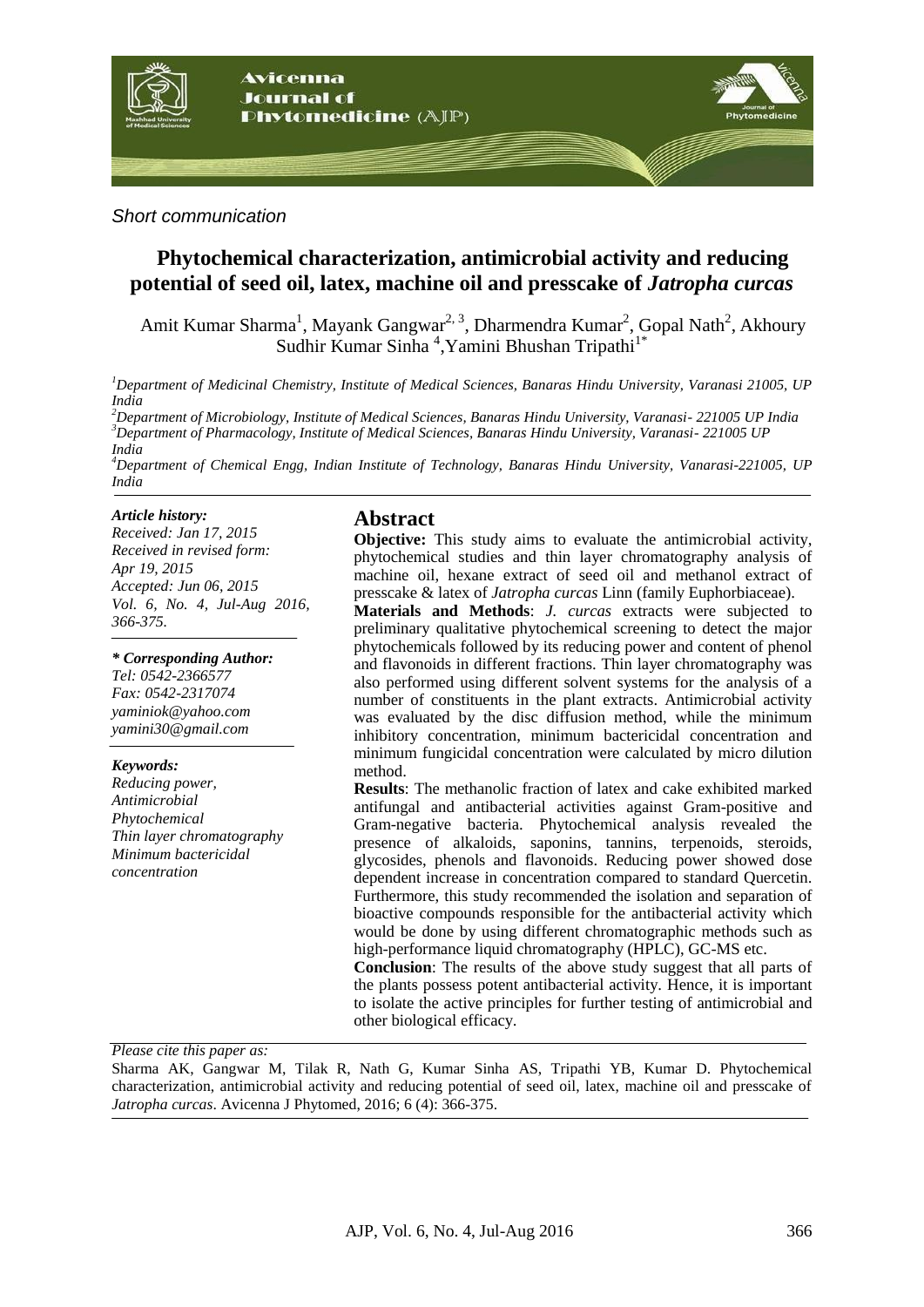# **Introduction**

In view of increasing resistance to existing antimicrobial agents, some research has been performed worldwide to identify herbal drugs, as they are very important sources for discovering some new agents for treating various ailments related to bacterial infections. (Pan et al., 2012). According to the World Health Organization (WHO), about 80% of world's population rely on herbal medicines for some aspect of their primary healthcare, and the worldwide annual market for herbal products approaches approx. US\$ 60 billion. With increasing resistance, also, antibiotics are occasionally associated with adverse side effects to the host, including hypersensitivity, immune-suppression and allergic reactions (Graul et al., 2009). These adverse reactions lead to discovering some natural antimicrobial agents which will be effective against pathogenic microorganism with minimal side effects. One possible strategy is the rational localization of bioactive products from folk medicines, with the hope that systematic screening of these will result in the discovery of novel moiety with potent and useful activities against microbes. With this respect, there is an increasing demand for plant-based therapeutics in both developing and developed countries due to a growing recognition that they are natural products, non-narcotic and, in most cases, easily available at affordable prices with no side effects (Winslow et al., 1998).

*Jatropha* species belong to the family Euphorbiaceae and are used in traditional folklore medicine to cure various ailments in Africa, Asia and Latin America. *Jatropha curcas* is commonly called physic nut, purging nut or pig nut. Previous researchers studies different parts of *Jatropha* plant and reported that leaf extract of *Jatrophacurcas* has significant wound healing activity (Shetty et al., 2006), antidiabetic (Mishra et al., 2010), Immunomodulatory effect (Abd-Alla et al., 2009) and antiparasitic/disinfectant

activities (Fagbenro-Beyioku et al., 1998). Bark extract of the plant was also reported for wound healing effects (Shetty et al., 2006), root isolated fraction has been reported for anti-diarrhoeal effect (Mujumdar et al., 2001), curcin from seeds reported for anti-tumour activity (Lin et al., 2003) and latex of the plant contains alkaloids reported for anti-cancerous properties. Many products from the seeds, especially the oil extracted from the seed, have multiple uses (Openshaw, 2000). After extraction of the oil, *Jatropha curcas* press cake has been used as a potential coagulating agent (Abidin et al., 2011), which can also be utilized as a substrate for biogas production (Schmidt, 2011). The presscake from seeds provides organic manure, and is rich in protein  $(60-63%)$ compared to soybean (45%). The presscake could be an ideal protein source with a high content of essential amino acids even higher (except lysine) than the Food and Agriculture Organization reference protein. Our previous research (Sharma et al., 2011) has shown that the seed cake of some *Jatropha* species possess antimicrobial activity, but there is no such comparative phytochemical and antimicrobial analysis of the seed oil, latex, machine oil and presscake of *Jatropha curcas*. Therefore, this study aimed to evaluate the potential of *Jatropha curcas* against various human pathogenic micro-organisms while it will help us to compare the activity of seed oil, machine oil, press cake and latex of the plant along with its preliminary phytochemical characterization. This research paper presents a consolidated account of comparison and scope of *Jatropha curcas* over the decades and focuses on contemporary information and trends of future research.

# **Materials and Methods Plant material and extraction**

The identification of the *Jatropha curcus* plants was carried out by Dr. K.N.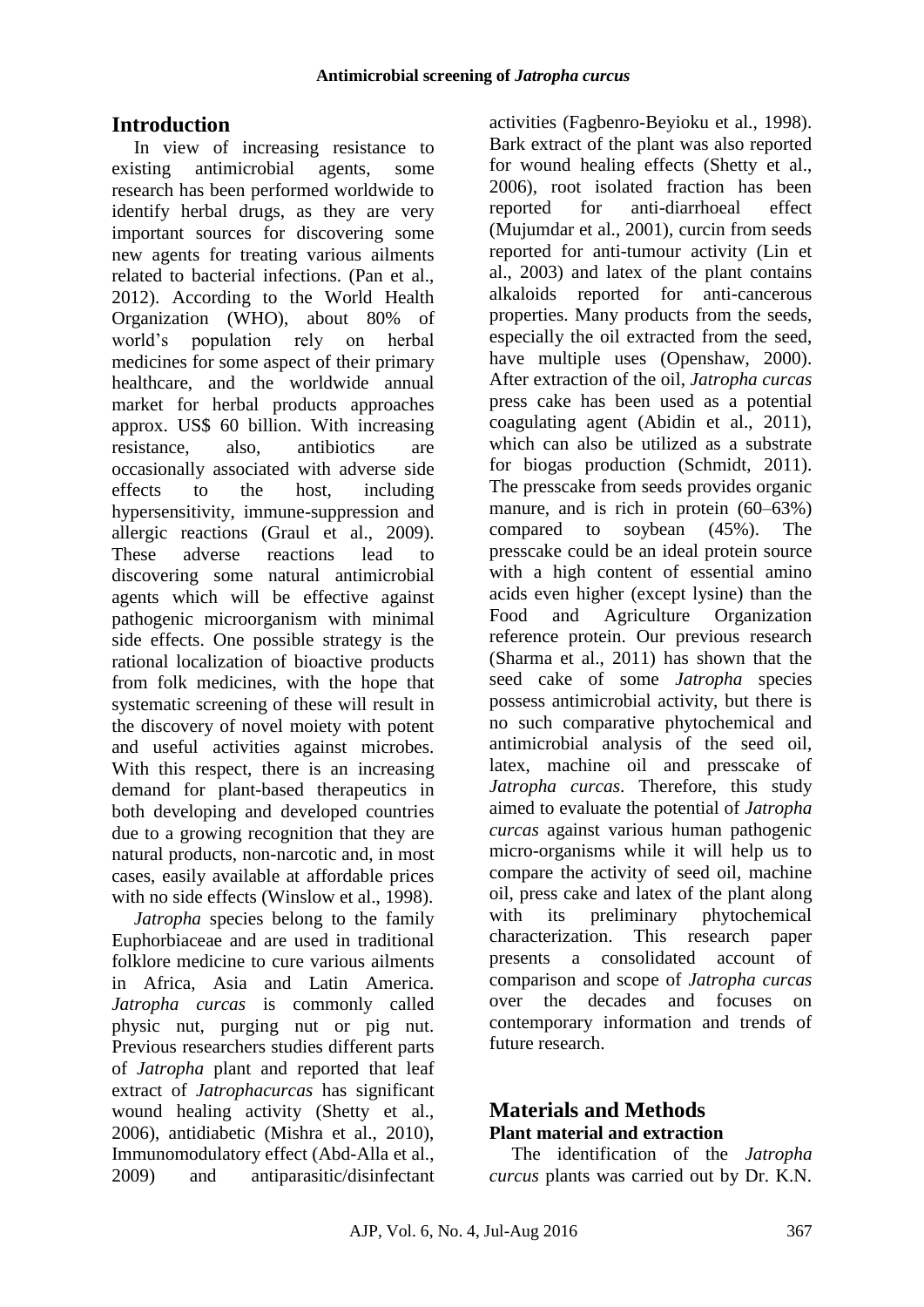Dwivedi, Department of Dravyaguna, Faculty of Ayurveda, Institute of Medical Sciences, Banaras Hindu University, Varanasi, India, with the reference number DG/KND/11-12/603. *Jatropha oil* was obtained from Suryapharmaceutical Company Ramnagar, Varanasi and termed as *Jatropha* machine oil (JCMO). Seeds of *Jatropha curcas* were collected from the Botanical Garden of the Institute of Agricultural Science, Banaras Hindu University, Varanasi (India) and dried in sun light and were processed chemically by an extractor in hexane solvent seeds and the seed powder was heated for half an hour. This process is again continued to heat the residual solution. This process is called reflux method and the total seeds of *Jatropha curcas* extracted with hexane by reflux method, were found oily in hexane fraction (JCHO).

*Jatropha* press cake collected from expeller machine was dried in an oven maintained at 50°C. One part of the cake was subjected to organic solvent extraction using reflux method and the methanolic extract of mechanically prepared seed-cake (MEMJC) was obtained.

*Jatropha curcas* latex was collected from the Botanical Garden of the Institute of Agricultural Science, Banaras Hindu University, Varanasi (India) and dried under sun light followed by extraction with methanol. For extract preparation, powdered drug was collected and weighed which was refluxed in round bottom flask for two hours on water bath. The solvent was filtered out and the process was repeated two times. The solvent from all the steps was collected and distilled in vacuum distillation plant. The solvent-free extract was prepared by drying the solvent on water bath and by desiccation in the vacuum desiccation till in constant weight and termed as the total methanol fraction of latex (JCML).

**Preliminary phytochemical screening**  Chemical tests were carried out using standard procedures to identify the constituents in all of the extracts of plants (Metwally et al., 2010; Gangwar et al., 2011). The plant extracts were screened for the presence of alkaloids, glycosides, flavonoids, tannins, phenolic compounds, saponins, terpenoids and steroids by using the following standard test.

### **Tests for alkaloids**

#### *Mayer's test*

One ml of Mayer's reagent was added to different extracts. The formation of creamy colour precipitate indicated the presence of alkaloids.

### **Tests for flavonoids**

#### *Shinoda test*

To the extract samples little magnesium turnings/lead acetate and few drops of conc. hydrochloric acid were added after the appearance of crimson red colour in few minutes which indicated the presence of flavonoids.

#### **Tests for cardiac glycosides**

*Keller-Killiani test (test for deoxy sugars)*

This test was carried out by extracting the drug with chloroform and the extract was evaporated to dryness; then, 0.4 ml glacial acetic acid containing trace amounts of ferric chloride was added. After transferring it to a small test tube, 0.5 ml of conc. Sulphuric acid was added by the side of test tube. Appearance of blue colour of acetic acid layer indicated the presence of cardiac glycosides.

#### **Tests for saponin glycosides**

#### *Froth formation test*

Two ml of each extract sample was placed with water in a test tube and shaken well. Formation of stable froth (foam) indicated the presence of saponin glycosides.

#### **Tests for tannins**

#### *Ferric chloride test*

Different extract samples were treated with ferric chloride solution, in which the appearance of blue and green colors indicated the presence of hydrolysable and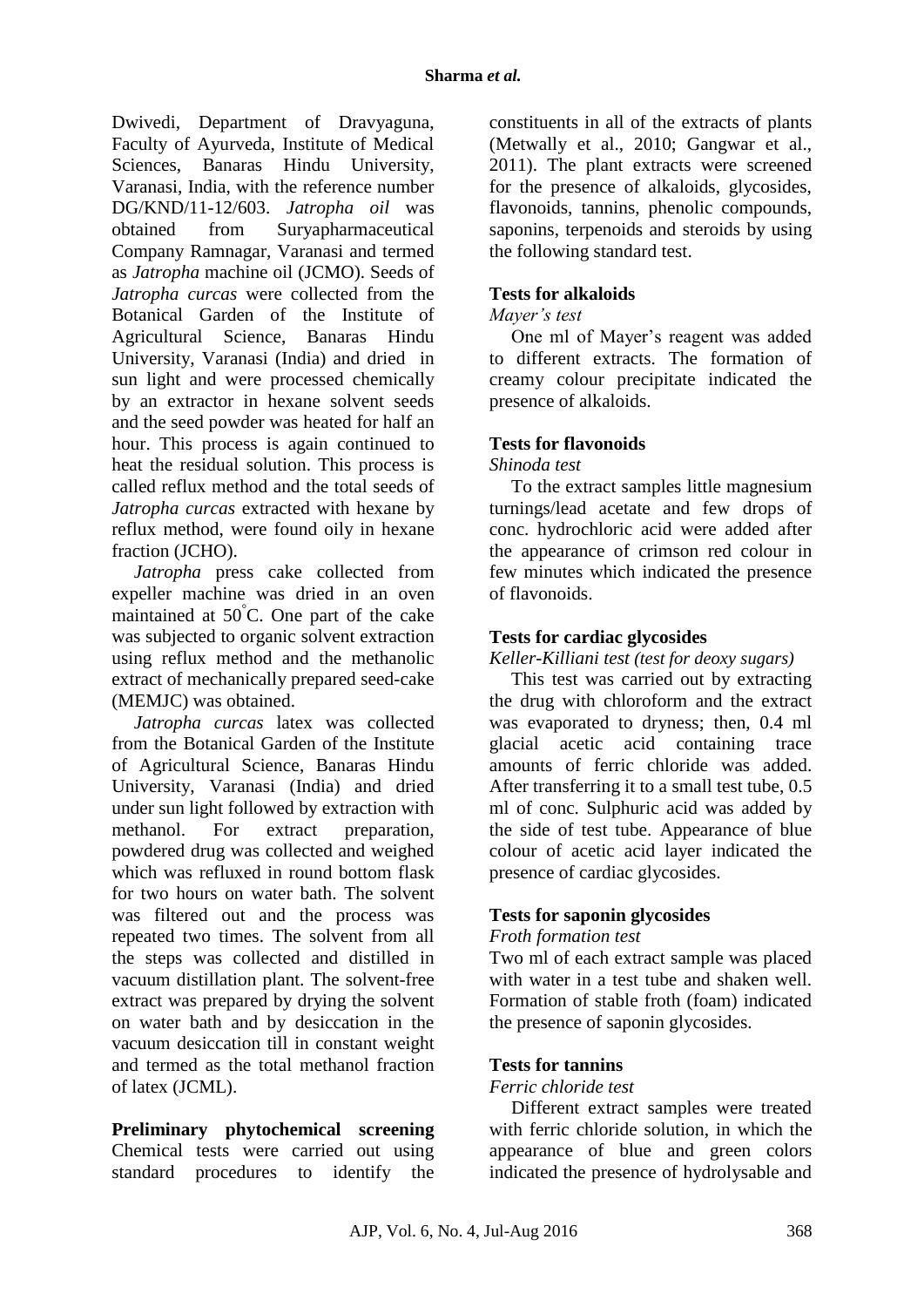condensed tannins respectively (Trease, 2002).

# **Tests for steroids and triterpenoids**

#### *Salkowski test*

Different extract samples were treated with few drops of concentrated sulphuric acid. Appearance of red and yellow colour at the lower layer indicated the presence of steroids and triterpenoids respectively (Harborne, 1998; Kokate, 2006).

### **Liebermann-burchard'stest**

The extract (2 mg) was dissolved in 2 ml of acetic anhydride, heated to boiling, cooled and then 1 ml of concentrated sulfuric acid was added along the side of the test tube. A brown ring formation at the junction and the turning of the upper layer to dark green color confirmed the test for the presence of phytosterols.

### **Quantitative estimation**

#### *Estimation of total phenolic content*

The total phenolic content in the plant material was determined according to the Singleton and Rossi method, with some modifications (Singleton, 1965). Estimation was done by folin-ciocalteu method, where phenolic compounds form a blue complex. The gallic acid was used as a standard solution. 0.5ml of the test extract solution was mixed with 2.5ml of 1N folin-ciocalteu reagent and was incubated for 5 minutes and then 2ml of 75 g/L sodium carbonate was added followed by distilled water. After incubation at room temperature for 2 hours, absorbance of reaction mixture was measured at 760nm against blank as methanol. The total phenolic content was expressed in µg of gallic acid equivalent (GAE) of dry plant material. The linearity range for this assay was determined as 0.5-5.0mg/l GAE (R2=0.999), giving an absorbance range of 0.050-0.555 absorbance units (Kajaria et al., 2012; Sharma et al., 2012).

# **Estimation of total flavonoid content**

Total flavonoid content in plant material was determined colorimetrically according to the method described by Lamaison and Carret (Lamaison, 1990) by using quercetin as the standard. Here, 5ml of 2% aluminum chloride in methanol was mixed with the same volume of test solution. After incubation of 10 minutes, absorbance was measured at 415nm against blank sample. The total flavonoid content was determined using a standard curve of quercetin at 0-50µg/ml. The average of three readings was used and then expressed in µg quercetin equivalent to flavones per mg of extract.

### **Reducing power**

Reducing power was determined according to the developed method (Kajaria et al., 2012). A 2.5 ml solution of the extract (100-800 mg/ml) was mixed with equal volume of phosphate buffer (0.2 M, pH 6.6) and 1% potassium ferricyanide and placed in water bath at 50ºC for 20 min. Then, it was cooled rapidly and 2.5 ml of 10% trichloroacetic acid was added and vortexed. This incubation mixture was centrifuged at 3,000 rpm for 10 min and its 5 ml supernatant was mixed with equal volume of distilled water and 1 ml of 0.1% ferric chloride. It was further incubated at room temperature for 10 min and the absorbance was read at 700 nm. The reducing property of the test sample was standardized against quercetin and expressed as the difference in optical density (OD) from control as well as the test as 0.1, and expressed as μg/ml. A higher degree of absorbance indicates the stronger reducing power.

#### **Thin layer chromatography**

Thin layer chromatography (TLC) was used to separate the different parts of *J. curcas*extract into different spots on the chromatoplate. The chromatoGrams were developed on the microscope slide, dried and observed visually for the various parts of the plant extract components. The developing solvents used in the different extracts are hexane, chloroform, and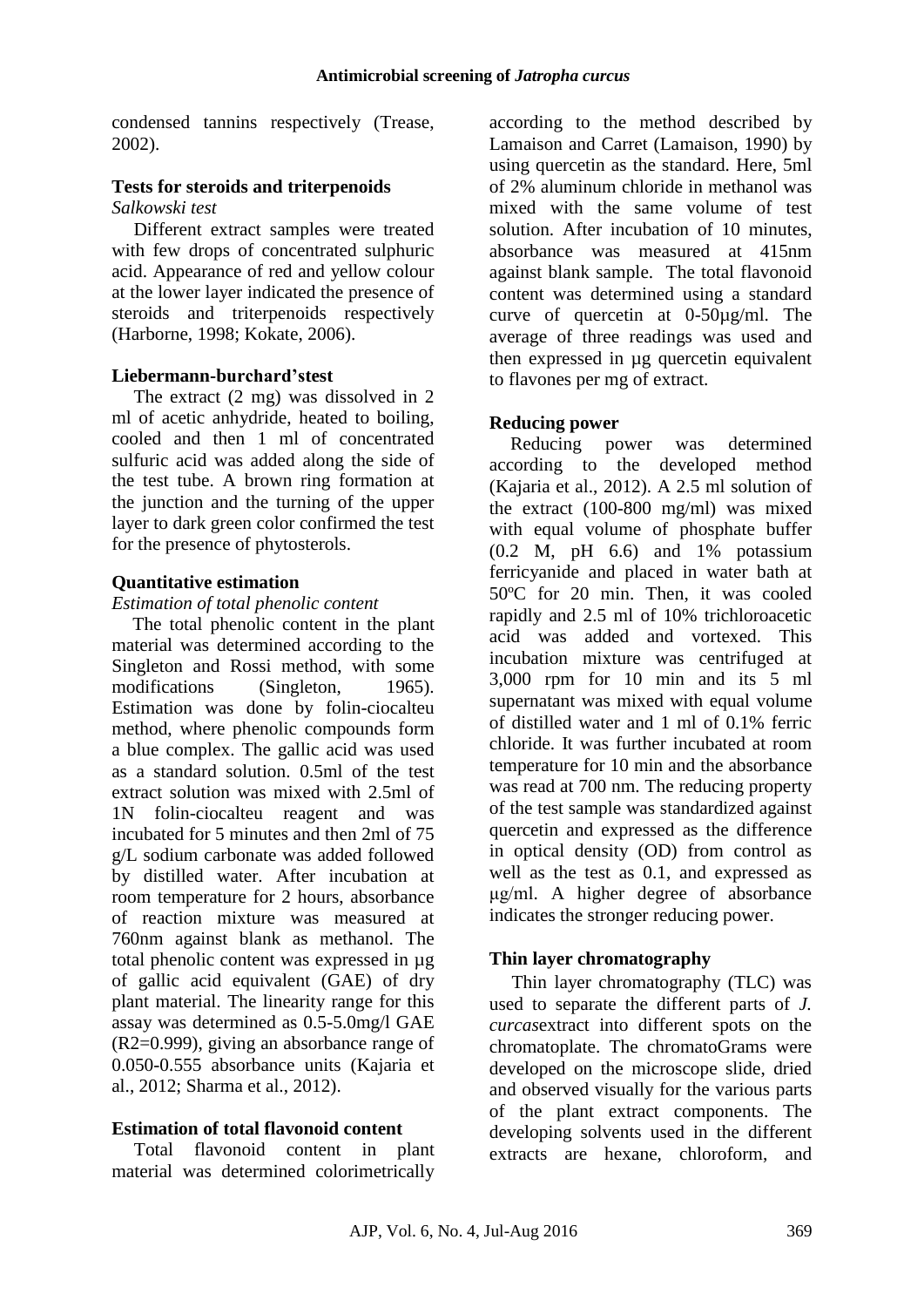benzene with a ratio of 9:1 (Kajaria et al., 2011, Sharma et al., 2012).

The retention factor was calculated using the following equation:

 $Rf =$ Distance moved by the substance (cm) Distance moved by the solvent (cm)

### **Screening for antibacterial activity**

A total of four bacterial strains viz. Shigellaflexneri ATCC 12022, Escherichia coli ATCC 25922 (Gram negative), Staphylococcus aureus ATCC 25323, and Enterococcus faecalis (Gram-positive), and four fungal strains, namely Candida albicans ATCC 90028, Candida krusei ATCC 6258, Candida tropicalis ATCC 750, and Candida parapsilosis ATCC 22019, were used in the investigation. All cultures were obtained from American Type Culture Collection (ATCC), and preserved at the Department of Microbiology, Institute of Medical Sciences, BHU, Varanasi, India. The fresh bacterial broth cultures were prepared before the screening procedure.

#### **Preparation of sample extract for microbiological assay**

About 1 g of each extract was dissolved in 10 mL (100 mg mL-1) of peptone water to obtain a stock solution and the working solution was prepared. The extract was diluted 1:10 to be equivalent to 100 mg mL-1 and 1:5 to make a dilution equivalent to 50 mg mL-1, from which 5 μL was dispensed on a sterile disc of Whatman's filter paper no.1 of 6 mm diameter for susceptibility testing.

# **Antimicrobial susceptibility test**

The disc diffusion method was used to screen for antibacterial (Singh et al., 1999; Kajaria et al., 2012) and antifungal activity (Aladag et al., 2009). Muller Hinton Agar (Hi-media, Mumbai) (MHA) plates were prepared by pouring 15 mL of molten media into sterile petriplates. The freshly grown bacteria were suspended in sterile saline to achieve a concentration of 107 CFU/mL. This suspension was spread on

the surface of MHA agar plates. The plates were allowed to dry for 5 min. The different concentrations of extract (100 mg/mL, 200 mg/mL) were placed on 6 mm sterile discs of Whatman filter paper no.1. The discs were then placed on the surface of the medium where the compound was allowed to diffuse for 5 min while the plates were incubated at 37°C for 24 hours for bacteria and 48 hours at 25°C for fungal agents. At the end of incubation, inhibition zones were examined around the discs which, if present, were measured with a transparent ruler in mm. This study was performed in triplicate.

# **Determination of minimum inhibitory concentration, minimum bactericidal concentration and minimum fungicidal concentration**

The minimum inhibitory concentration (MIC) was determined by micro-dilution method (Wiegand et al., 2008) using serially diluted (2-fold) plant extracts according to the National Committee for Clinical Laboratory Standards (NCCLS, 2000). The MIC of the extracts was determined by dilution of methanolic extract with various concentrations. Equal volumes of each extract and nutrient broth were mixed in wells of a microtiter plate. Specifically, 0.1 mL of standardized inoculum  $(1-2 \times 107 \text{ cftmL})$  was added to each well of the microtiter plate. The plates were incubated aerobically at 37oC for 18–24 hours for bacteria and 48 hours at 25oC for fungal growth. Two control wells were maintained for each test batch. These included positive control (containing extract and growth media without inoculum) and organism control (containing the growth medium, saline and the inoculum). The lowest concentration (highest dilution) of the extract that produced no visible bacterial growth (no turbidity) when compared with the control was regarded as the MIC. However, the minimum bactericidal concentration (MBC) and minimum fungicidal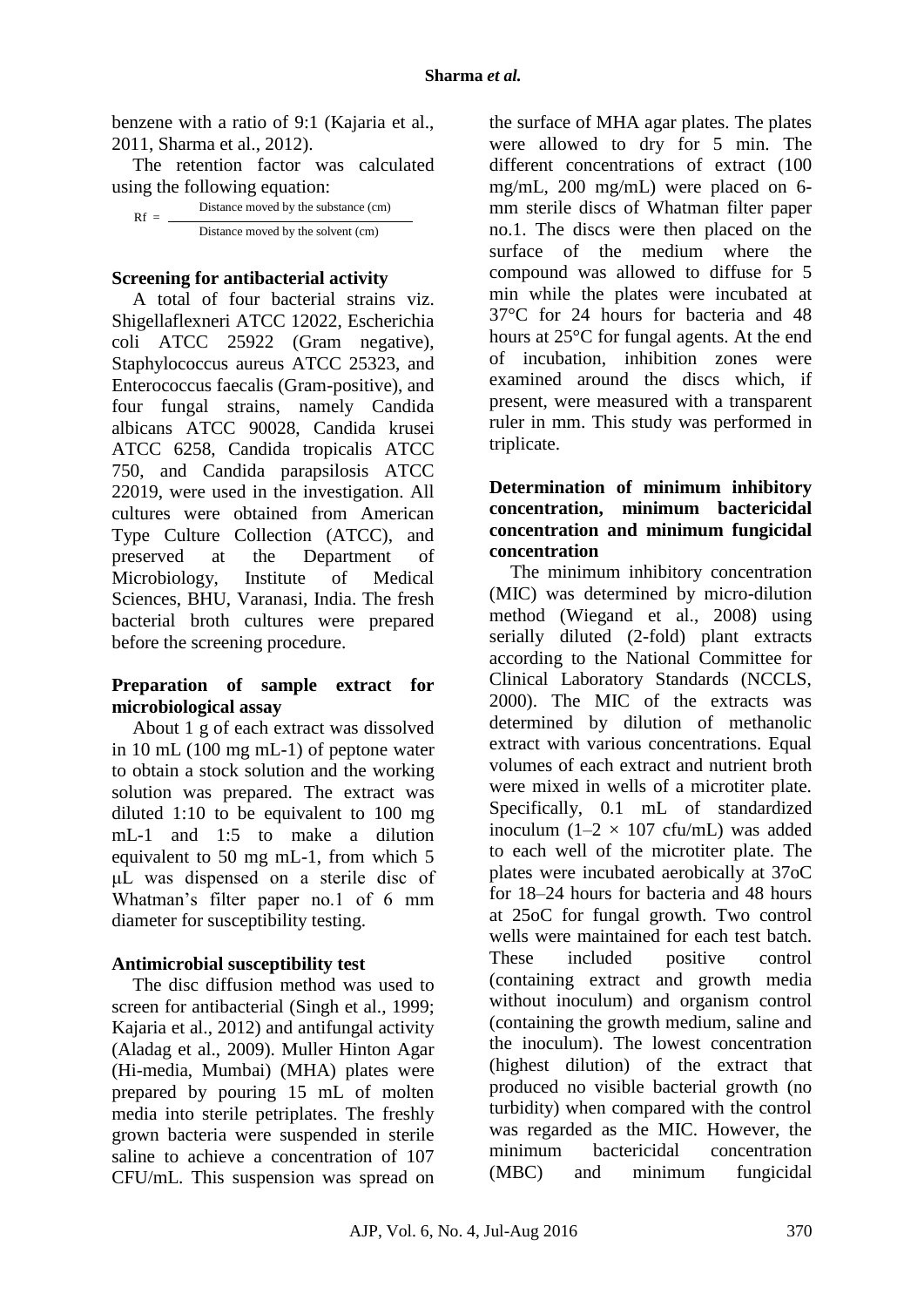concentration (MFC) were determined by sub-culturing the test dilution from wells of titerplate on to a fresh drug-free solid medium and incubated further for culture. The highest dilution that yielded no bacterial or fungal colony was taken to be the MBC and MFC, respectively.

#### **Media**

MHA plus Luria broth (Hi-media, Mumbai, India), and Sabouraud dextrose agar pH  $7.3 \pm 0.2$  (Hi-media, Mumbai, India) plus RPMI 1640 culture media (Roswell Park Memorial Institute medium) were used for antibacterial and antifungal activity, respectively.

#### **Statistical analysis**

The number and size of tumor were compared by Paired t-test.

#### **Results**

The preliminary phytochemical screening of the alcoholic extract of various parts of J. curcas Linn revealed the presence of alkaloids, phenolic groups, flavonids, saponins, steroids, tannins, cardiac glycosides, and terpenoids by using standard methods (Table 1). The total phenolic content was expressed in µg of gallic acid equivalent. Phenolic compounds may contribute directly to antioxidative action. and the total phenolic content was found maximum in MEMJC followed by JCML i.e.  $38.40 \pm 0.84$  mg/g of gallic acid equivalent per extract. All values are expressed in mean ± SEM (n= 4). The total flavonoid content was also found maximum in MEMJC, followed by JCHO, JCMO and JCML, where the values are  $20.70 \pm 0.35$ ,  $19.23 \pm 0.67$ ,  $18.14 \pm 0.24$  and  $16.34 \pm 0.89$  mg/g quercetin equivalent per mg of the plant extract respectively. All values are expressed in mean  $\pm$  SEM (n= 4). Reducing Potential of JCMO, JCHO, MEMJC and JCML showed dose dependent increase in concentration compared to standard Quercetin (Figure 1). Activities of different extracts against the test organisms were expressed as zone of inhibition (in mm) (Figures  $2 \& 3$ ) compared to standard antibiotic dick used in the study (Table 5).



Figure 1. Reducing potential of JCMO, JCHO, JCML and MEMJC of *J.curcas*



Figure 2. Antibacterial activity (in mm) of JCMO, JCHO, JCML and MEMJC of *J.curcas* against Human pathogens.

Table 1. Phytochemical constituents in different extracts of *Jatropha curcas*

| S. No. | Constituents      | <b>Tests</b>                 | <b>JCMO</b> | <b>JCHO</b> | <b>JCML</b> | <b>MEMJC</b> |
|--------|-------------------|------------------------------|-------------|-------------|-------------|--------------|
|        | Alkaloids         | Mayer's reagent              |             |             |             |              |
|        | Saponin           | Foam test                    |             |             |             |              |
|        | Tanin             | Extract+5% FeCl3             |             |             |             |              |
|        | Terpenoid         | Salkowski test               |             |             |             |              |
|        | Steroid           | Liebermann Burchard reaction |             |             |             |              |
|        | Glycosides        | Keller-kilani test           |             |             |             |              |
|        | Phenolic compound | Extract+5% FeCl3             |             |             |             |              |
|        | Flavonoid         | Residue+Lead acetate soln    |             |             |             |              |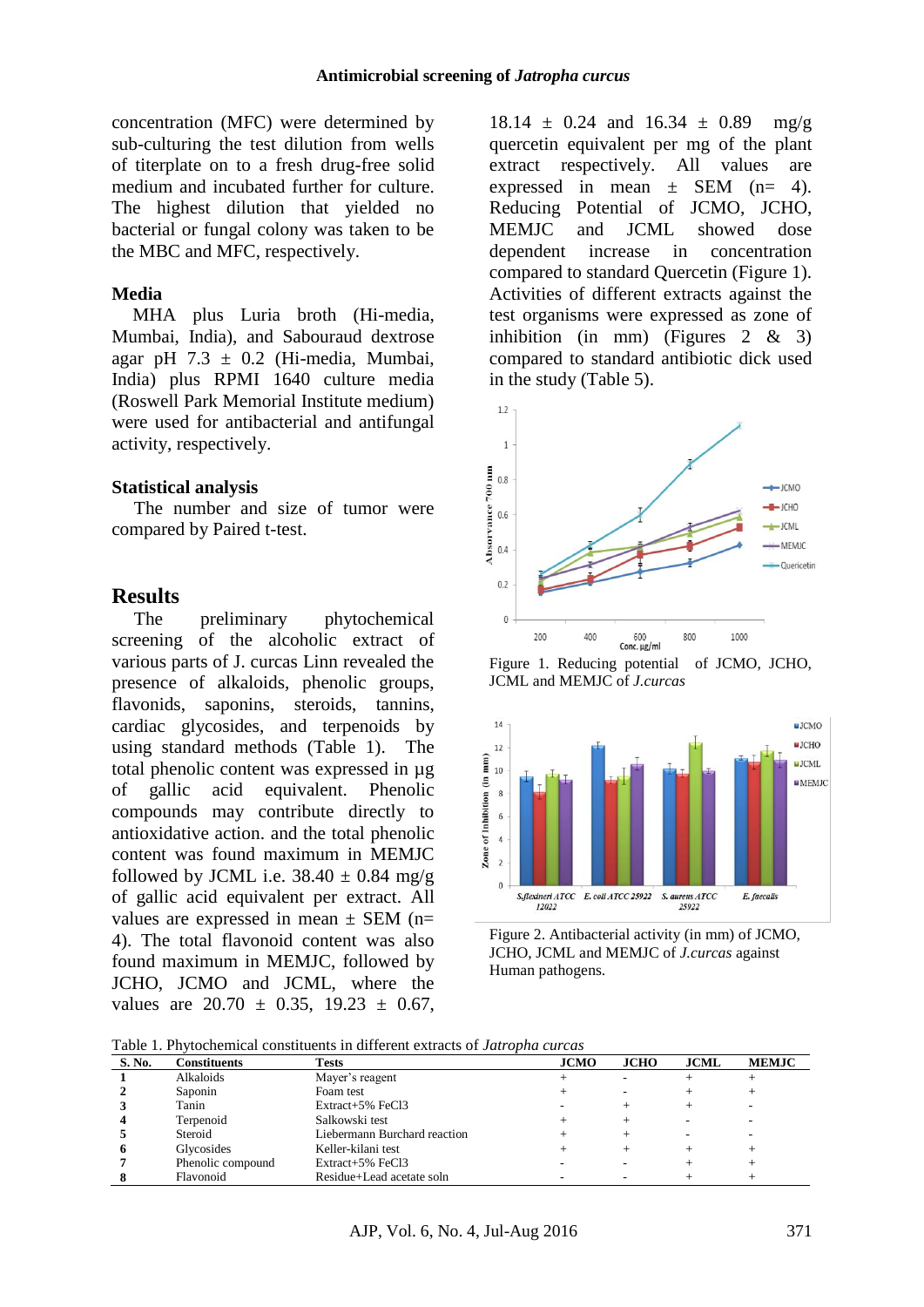

Figure 3. Antifungal activity (in mm) of JCMO, JCHO, JCML and MEMJC of *J.curca* against Candida species

The MICs of JCMO, JCHO, MEMJC and JCML for the different organisms ranged between 4 mg/mL and 25 mg/mL. JCML extract showed the minimum MIC value against the Gram negative (S. aureus ATCC 25922) bacteria compared with the other Gram positive bacteria. The MBC and MFC of the various extracts for different microbes ranged between 4 mg/mL and 30 mg/mL (Tables 2 and 3). In vitro antibacterial test results (Figure 1)

revealed that all the above extracts showed significant antibacterial activity against Gram positive and negative bacteria with strong antifungal activity (Figure 2). The result of TLC analysis using the benzene, hexane, chloroform solvent mixture (Table 4) revealed four spots for JCML, five spots for JCHO and MEMJC, and six spots for JCMO. The methanol extract i.e. JCML and MEMJC of plant parts had better activity than the other extracts. This may be due to the presence of soluble phenolic and polyphenolic compounds (Kowalski and Kedzia, 2007).

Table 2. MIC and MBC values (mg/mL) of various parts of Jatropha curcas Linn against different bacterial species

| <b>Strains</b> |            | <i>E. coli ATCC 25922</i> |       | S. aureus ATCC 25323 | E. faecalis |            |            | S.flexineri ATCC 12022 |
|----------------|------------|---------------------------|-------|----------------------|-------------|------------|------------|------------------------|
| <b>Extract</b> | <b>MIC</b> | MBC                       | MIC   | <b>MBC</b>           | MIC         | <b>MBC</b> | <b>MIC</b> | <b>MBC</b>             |
| <b>JCMO</b>    | 25         | 25                        | 12.5  | 25                   | 12.5        | 25         | 12.5       | 25                     |
| <b>JCHO</b>    | 12.5       | 12.5                      | 12.5  | 25                   | 6.25        | 12.5       | 12.5       | 12.5                   |
| <b>JCML</b>    | 12.5       | 12.5                      | 3.125 | 6.25                 | 12.5        | 25         | 25         | 25                     |
| <b>MEMJC</b>   | 12.5       | 12.5                      | 6.25  | 12.5                 | 12.5        | 25         | 25         | 50                     |

Table 3. MIC and MFC values (mg/mL) of various parts of *Jatropha curcas* Linn against different fungal species

| <b>DPOCIOU</b><br><b>Strains</b> | C. albicans ATCC 90028 |            | C. tropicalis ATCC 750 |     | C. kruseiATCC 6258 |            | C. parapsilosis ATCC 22019 |      |
|----------------------------------|------------------------|------------|------------------------|-----|--------------------|------------|----------------------------|------|
| <b>Extracts</b>                  | MIC                    | <b>MFC</b> | MIC                    | MFC | <b>MIC</b>         | <b>MFC</b> | <b>MIC</b>                 | MFC  |
| <b>JCMO</b>                      | 25                     | 25         | 12.5                   | 25  | 25                 | 25         | 25                         | 50   |
| <b>JCHO</b>                      | 25                     | 25         | 12.5                   | 25  | 12.5               | 25         | 25                         | 25   |
| <b>JCML</b>                      | 12.5                   | 25         | 25                     | 25  | 6.25               | 12.5       | 6.25                       | 12.5 |
| <b>MEMJC</b>                     | 25                     | 50         | 12.5                   | 25  | 25                 | 25         | 12.5                       | 25   |

Table 4. TLC profiling of extracts of *Jatropha curcas* Linn

| <b>Extracts</b> | <b>Solvent system</b>                                                | Number of<br>components | Distance of spot (cm)            | Solvent<br>front(cm) | <b>R</b> <sub>rvalue</sub>            |
|-----------------|----------------------------------------------------------------------|-------------------------|----------------------------------|----------------------|---------------------------------------|
| <b>JCMO</b>     | Hexane+chloroform+few drop<br>acetic acid $(8:2)$                    | 6                       | 10.5, 5.7, 2.9, 2.3, 1.9,<br>1.3 | 12.5                 | 0.84, 0.45, 0.23, 0.18,<br>0.15, 0.10 |
| <b>JCHO</b>     | Hexane: Ethyl acetate (9:1)                                          | 5                       | 11.2, 9.2, 5.7, 3.9, 2.9         | 13.1                 | 0.85, 0.70, 0.43, 0.29, 0.21          |
| <b>JCML</b>     | Benzene:chloroform:few drop<br>glacial acetic $\text{acid}(8.5+1.5)$ | 4                       | 8.9, 7.9, 6.9, 3.4               | 12.5                 | 0.71, 0.63, 0.55, 0.27                |
| <b>MEMJC</b>    | Hexane:chloroform:few drop<br>acetic acid $(9:1)$                    |                         | 9.1, 7.3, 6.1, 5.1, 4.2          | 11.9                 | 0.76, 0.61, 0.51, 0.49, 0.37          |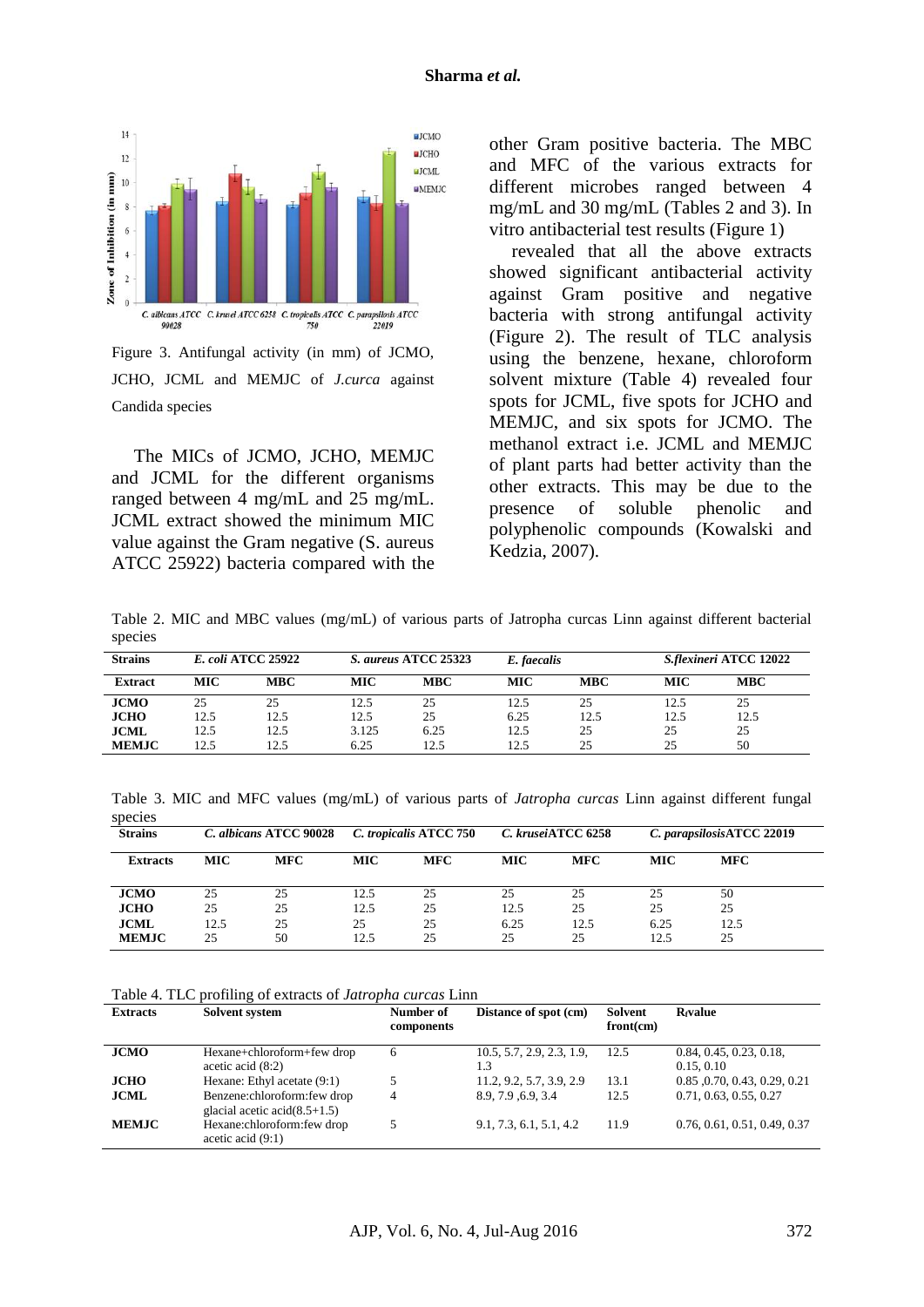#### **Antimicrobial screening of** *Jatropha curcus*

| Microorganism              | Zone of inhibition (in mm) |                                          |                       |                  |                                   |  |  |
|----------------------------|----------------------------|------------------------------------------|-----------------------|------------------|-----------------------------------|--|--|
|                            |                            | <b>Extract Concentration (200 mg/mL)</b> | <b>Standard drugs</b> |                  |                                   |  |  |
|                            | <b>JCMO</b>                | <b>JCHO</b>                              | <b>JCML</b>           | <b>MEMJC</b>     |                                   |  |  |
| S.flexineri ATCC 12022     | $9.5 + 0.45$               | $12.2 + 0.60$                            | $10.18 + 0.33$        | $11.10 \pm 0.36$ | $25.73 \pm 1.09$ (Ciprofloxacin)  |  |  |
| E. coli ATCC 25922         | $8.16 + 0.30$              | $9.20 + 0.30$                            | $9.76 + 0.73$         | $10.73 + 0.55$   | $26.66 \pm 0.77$ (Norfloxacin)    |  |  |
| S. aureus ATCC 25922       | $9.73 + 0.46$              | $9.53 + 0.35$                            | $12.45 + 0.56$        | $11.73 + 0.20$   | $24.93 \pm 0.15$ (Ampicillin)     |  |  |
| E. faecalis                | $9.24 + 0.18$              | $10.60 + 0.60$                           | $9.98 + 0.47$         | $10.93 + 0.63$   | $28.12 \pm 0.17$ (Ciprofloxacin)  |  |  |
| C. albicans ATCC 90028     | $7.67 + 0.34$              | $8.10 + 0.30$                            | $9.90 + 0.26$         | $9.46 + 0.49$    | 16.03 $\pm$ 0.70 (Fluconazole)    |  |  |
| C. krusei ATCC 6258        | $8.45 \pm 0.15$            | $10.76 + 0.67$                           | $9.63 + 0.50$         | $8.63 \pm 0.61$  | $18.10 \pm 0.91$ (Fluconazole)    |  |  |
| C. tropicalis ATCC 750     | $8.16 + 0.38$              | $9.12 \pm 0.61$                          | $10.90 + 0.60$        | $9.60 + 0.26$    | $16.93 \pm 0.90$ (Amphotericin B) |  |  |
| C. parapsilosis ATCC 22019 | $8.83 \pm 0.90$            | $8.29 \pm 0.35$                          | $12.60 \pm 0.36$      | $8.30 \pm 0.20$  | $15.85 \pm 0.81$ (Amphotericin B) |  |  |

Table 5. Antimicrobial activities of the different extracts of *Jatropha curcas*

# **Discussion**

Among the different extracts of the plant used, JCML was observed to be more effective against human pathogens and fungus. The MICs reported above (Tables 2 and 3) correlate with previous reports that bacteria vary widely in the degree of their susceptibility (Emeruwa, 1982; Willey et al., 2008). The antimicrobial results presented above from the JCHO, MEMJC and JCML indicated that the whole plant has a broad spectrum of activity against bacteria and fungi, justifying their traditional use as a medicine. Sofowora (1982) reported that, as some active metabolites in the plant extract are traditionally used in treating wound infections, this indicates potential antimicrobial activity. Plant-based medicines used as antimicrobials have enormous therapeutic potential with fewer side effects than synthetic drugs (Iwu et al., 1999).

This inhibitory effect of extracts from different parts of the plant against human pathogens introduces this plant as a potential candidate for development of new drugs against pathogenic microbes. Previous studies show that the latex of Jatropha possesses antifungal activity (Fagbenro et al., 1998), which was confirmed in the current study by the inhibition of fungal growth. The presence of antimicrobial activity has been found to be due to specific metabolites, such as alkaloids, tannins, phenols, steroids, glycosides, volatile oils, gums, saponins, and flavonoids (Sofowora, 1993).

The variation in potential of different extracts of Jatropha used in the study as compared to the standard might be due to differences in growth rate of pathogenic microbes, its inoculums size and test methods themselves. Also, it might be the fact that the plant collected may vary in their phytoconstituent, due to the habitat, different seasons, and the environment, also, may be a factor which will contribute to the difference in antimicrobial activity.

Most secondary metabolites, such as alkaloids, saponins, tannins, anthraquinones and flavonoids, are known to possess activity against several pathogens, and therefore aid the antimicrobial activity of *J. curcas*and justifies its traditional use for the treatment of various illnesses (Hassan et al., 2004). *J. curcas* is rich in tannins, which might be responsible for the inhibition of cell protein synthesis, as they form irreversible complexes with proline-rich proteins (Shimada, 2006). The methanolic extract exhibited considerable inhibition of the test organisms, which could be compared to the standard drug. This is suggestive of the presence of some compounds or groups in the extract with similar mechanism of action to that of the standard drugs used to treat bacterial and fungal infections.

Due to the complex nature of Phytochemical, a single method to evaluate the Phytochemical cannot be evaluated. In this context, standard methods were used to validate the content of phenol and flavonoids in plant extracts.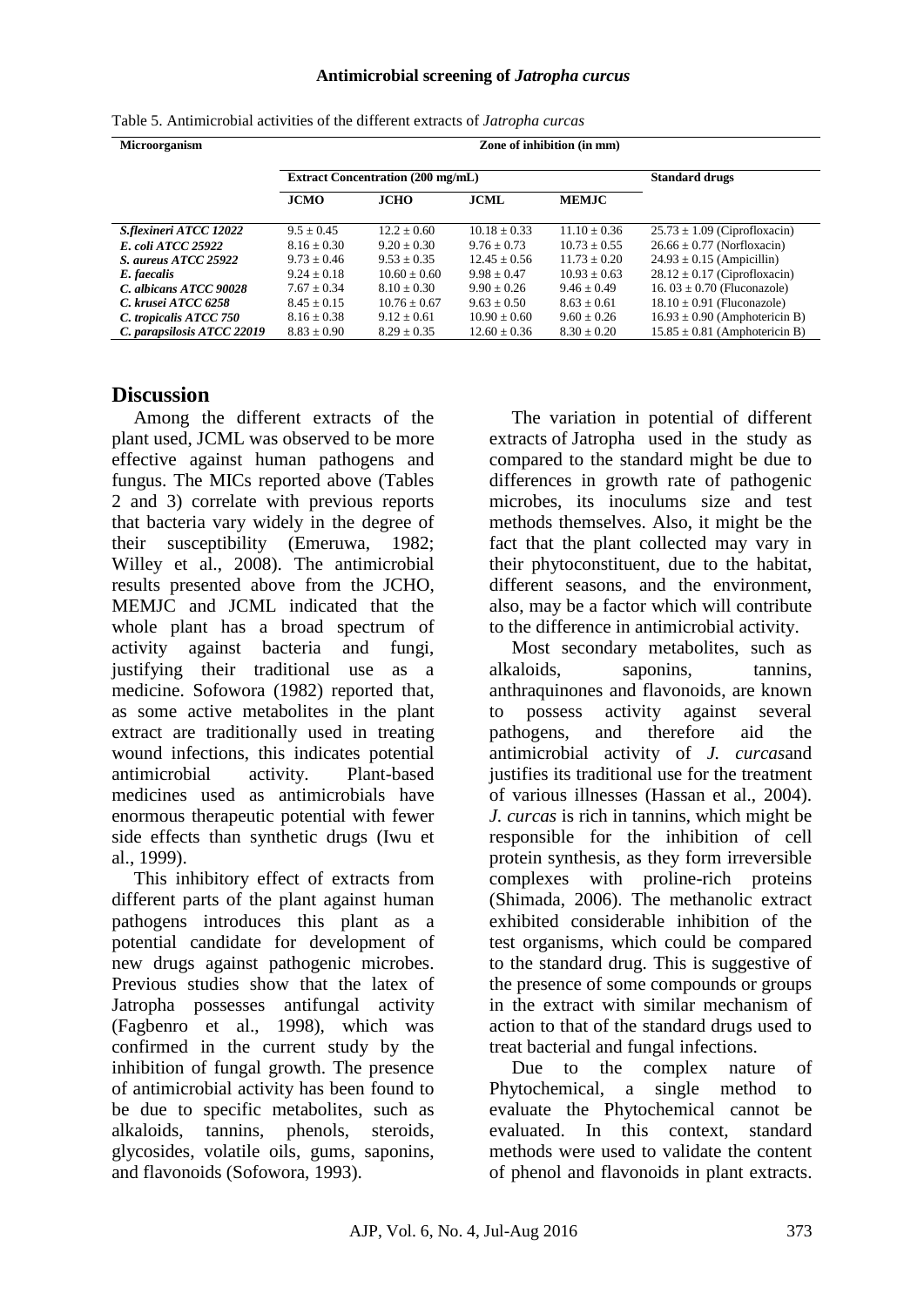The results indicate that JCMO, JCHO, MEMJC and JCML contain significant amounts of flavonoids and phenolic compounds. Both these classes of compounds have good antioxidant potential and their effects on human nutrition and health are considerable. The mechanism of action of flavonoids is through scavenging or chelation. It supports its use in stress related diseases or uses in wound dressing, cuts, and curing infections against micro flora. Flavonoids, due to actions by its anion radicals, serve as health promoting compounds fascinating its microbial activity. Phenolic compounds are also very important plant constituents because their hydroxyl groups confer antimicrobial and other biological ability. Reducing power of the different extracts was compared with standard Quercetin. As shown in figure 1, the extracts exhibits significant reducing power as it possess various mechanisms such as prevention of chain initiation, decomposition of peroxides and reducing capacity.

#### **Conflict of interest**

The authors declare that they have no conflict of interest.

#### **Acknowledgement**

Authors are thankful to the Department of Medicinal Chemistry, Microbiology, Institute of Medical Sciences, Banaras Hindu University, Varanasi, India for providing the necessary laboratory facilities for the work. Authors are also thankful to University Grant Commission (UGC- Delhi) for the financial support.

#### **References**

- Abd-Alla HI, Moharram FA, Gaara AH, ElSafty MM. 2009. Phytoconstituents of Jatropha curcas L. leaves and their immunomodulatory activity on humoral and cell-mediated immune response in chicks. Z Naturforsch C. 64:7:8:495-501.
- Abidin ZZ, Ismail N, Yunus R, Ahamad IS, Idris A. 2011.Preliminary study on

Jatropha curcas as coagulant in wastewater treatment. Environ Technol, 32:971–977.

- Aladag H, Ercisli S, Yesil DZ, Gormez A, Yesil M. 2009. Antifungal activity of green tea leaves (Camellia sinensis L.) sampled in different harvest time. Pharmacog Magaz, 5:437–440.
- Emeruwa AC. 1982.Antimicrobial substance from Carica papaya fruit extracts. Lloydi, 45:5:123–7.
- Fagbenro-Beyioku AF, Oyibo WA, 1998. Anuforom BC. Disinfectant/antiparasitic activities of Jatropha curcas. East African Med J, 75:508-511.
- Gangwar M, Kumar D, Tilak R, Singh TD, Singh SK, Goel RK, Nath G. 2011. Qualitative phytochemical characterization and antibacterial evaluation of glandular hairs of Mallotus philippinensis fruit extract. J Pharm Res, 4:4214–4216.
- Ferrer E. 2010. The year's new drugs & biologics 2009. Drug News and biologics 2009. Drug News and Perspectives, 23: 1: 5.
- Harborne JB. 1998. Phytochemical Methods: A Guide to Modern Techniques of Plant Analysis. (3rd edition). Chapman and Hall Co., New York, pp.1-302.
- Hassan MM, Oyewale AO, Amupitan JO, Abduallahi MS, Okonkwo EM. 2004. Preliminary phytochemical and antibacterial investigation of crude extracts of the root bark of Detarium microcarpum. J Chem Society Nig, 29:26–29.
- Iwu MW, Duncan AR, Okunji CO. 1999. New antimicrobials of plant origin. In: Janick J. ed. Perspectives on New Crops and New Uses. Alexandria, VA: ASHS Press, 457– 462.
- Juan L, Fang Y, Lin T, Fang C. 2003. Antitumor effects of curcin from seeds of Jatropha curcas. Acta Pharmacol Sin, 24: 241–246.
- Kajaria DK, Gangwar M, Kumar D, Sharma AK, Tilak R, Nath G, et al. 2012. Evaluation of antimicrobial activity and bronchodialator effect of a polyherbal drug-Shrishadi. Asian Pacific J Trop Biomed, 2:11:905–909.
- Kajaria DK, Gangwar M, Sharma AK, Nath G, Tripathi YB, Tripathi JS. 2011.Comparative evaluation of phenol and flavonoid content of polyherbal drugs. Pharmacologyonline ,3:1365–1373.
- Kajaria DK, Gangwar M, Sharma AK, Tripathi YB, Tripathi JS, Tiwari SK. 2012. Evaluation of in-vitro antioxidant capacity